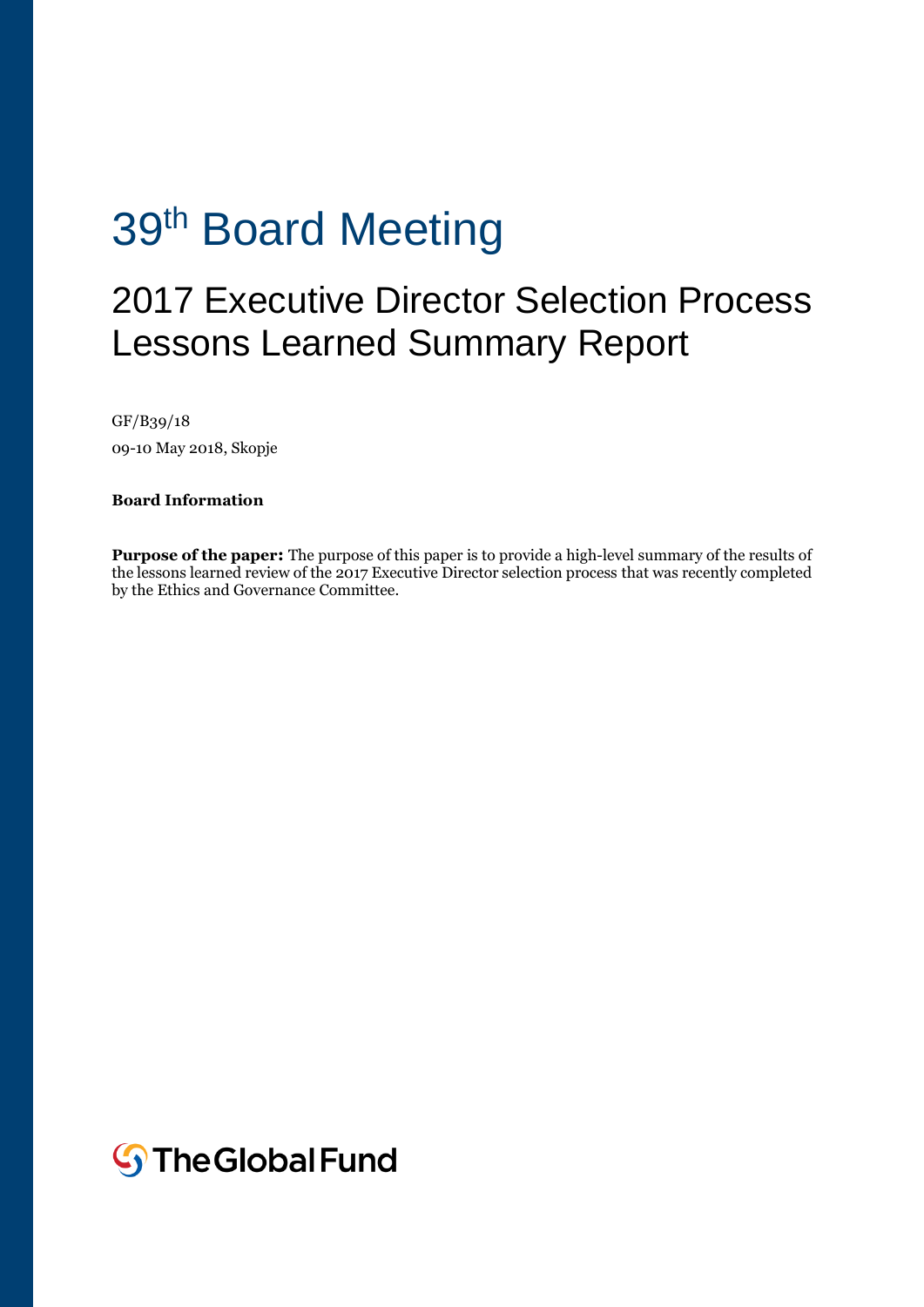### Executive Summary

#### **Context**

The 2017 Executive Director selection process concluded successfully in November 2017. The Ethics and Governance Committee ("EGC") has conducted a lessons learned review of the selection process in order to ascertain how the process could be further improved in the future as it endeavours to continuously improve key Board governance processes.

#### **Questions this paper addresses**

- *A. Why the need for another lessons learned review?*
- *B. What are the key observations on the most recent process?*
- *C. What are the lessons for the future?*

#### **Conclusions**

- A. Following the 2016 ED search, the EGC conducted a lessons learned review to assess what areas could be strengthened. Findings from the review were taken into account in devising the 2017 ED selection process. Notwithstanding the successful outcome of the process, the EGC deemed it important to review the completed process, to identify the strengths and any areas that could be further improved.
- B. The feedback received from the 2017 review was largely positive. Nevertheless, there are a number of areas for improvement.
- C. Several key lessons have been identified: clearly defining stakeholder roles throughout the entire process; allowing for sufficient time; ensuring the right balance between transparency and confidentiality; comprehensive communication; strengthening Board trust and engagement, and using improved IT platforms and tools.

#### **Input Sought**

The Board is requested to take note of the findings of this paper for information. No further action is required by the Board.

#### **Input Received**

The EGC received input from the anonymous lessons learned survey conducted in December 2017, as well as from additional feedback provided by key stakeholders. Input also included the results of the review undertaken for the 2016 ED selection process.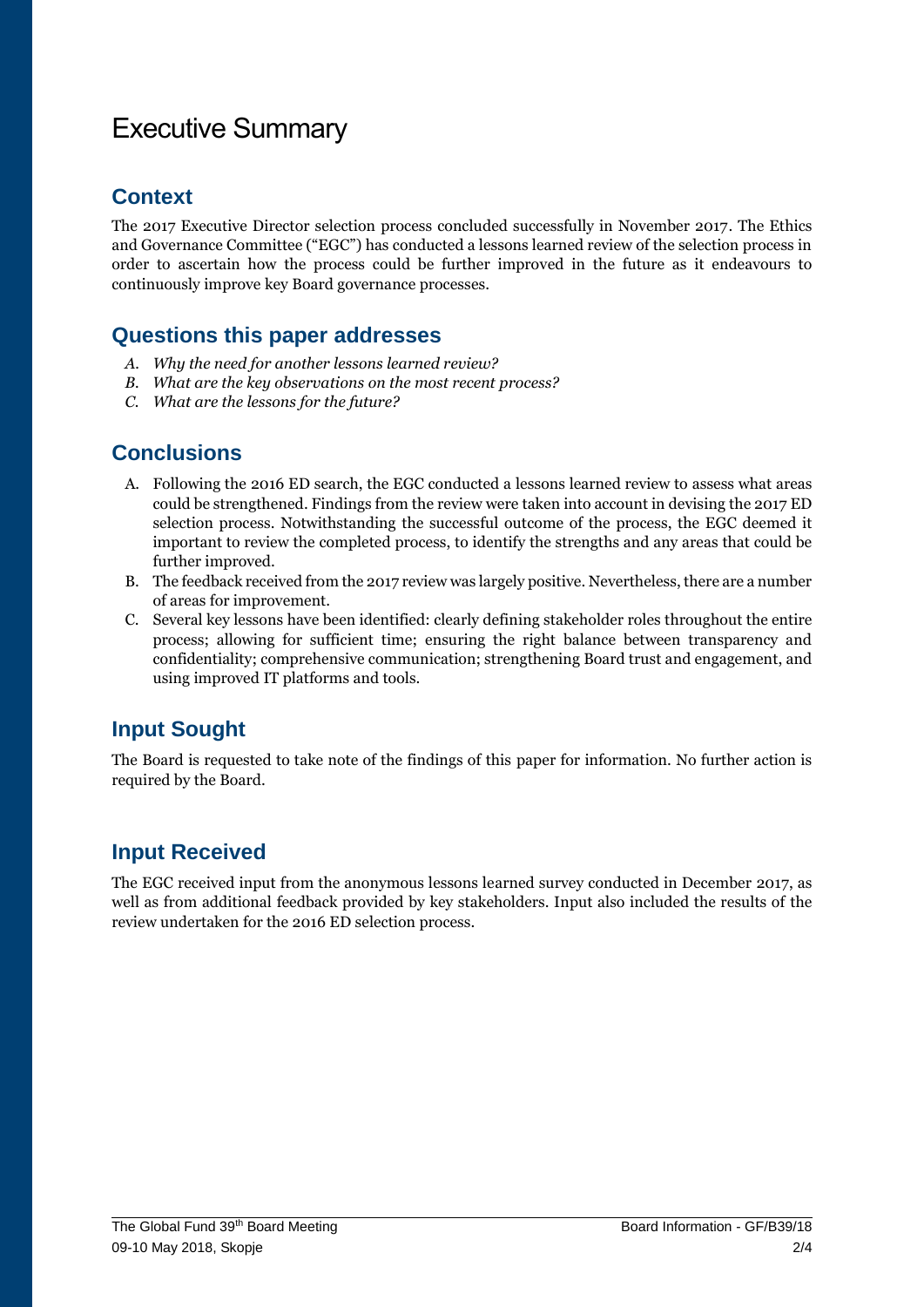#### **Why the need for another lessons learned review?**

- 1. The appointment of Peter Sands as the new Executive Director on 14 November 2017 marked the successful conclusion of the 2017 ED selection process. The lessons learned from the previous search, interrupted in February 2017, were taken into account in devising the new process and contributed to the eventual successful outcome.
- 2. In the interest of continuously enhancing key governance processes, the EGC has undertaken a lessons learned review of the most recent process. Input came from an anonymous survey and additional targeted feedback provided by key stakeholders.
- 3. The following summary provides a high-level overview of the key observations and lessons learned. The purpose of the review was not to comment on the actual outcome of the selection process, but rather to ascertain what worked well and what could be further improved.

#### **What are the key observations on the most recent process?**

#### Feedback and input received

- 4. Feedback was obtained from two different sources:
	- i. an anonymous survey conducted in December 2017. Stakeholders were invited to provide feedback on several questions relating to the process. Members of the 2017 Executive Director Nomination Committee ("2017 EDNC"), the EGC, Board Leadership and their advisors, Board Members and Alternates and select Secretariat staff, including Staff Council, were invited to participate;
	- ii. key stakeholders, namely the Ethics Officer, the Chair and Vice-Chair of the 2017 EDNC, Board Leadership and their advisors, the executive search firm and the Coordinator of the 2017 EDNC were invited to provide additional more detailed feedback, which was documented separately.
- 5. The survey was sent to eighty individuals, of whom twenty-nine submitted responses.
- 6. Overall, the large majority of the respondents were either "satisfied" (55.2%) or "fully satisfied" (31%) with the selection process.
- 7. Respondents identified the following as positive elements:
	- o the scope of the due diligence;
	- o publication of the names of the final short-listed candidates;
	- $\circ$  the constituency engagement phase and the opportunity to meet and get to know the final candidates more informally;
	- o the involvement of Staff Council;
	- greater transparency and enhanced communication.
- 8. Responses from both the anonymous survey and the additional feedback received highlighted the following recommendations for improvement:
	- o greater engagement of constituencies in the initial candidate outreach to increase the number of candidates from the global South;
	- o define and formalize the role of the crisis management team and the communications action plan;
	- o improve the information technology used for updating the Board and during the constituency engagement phase;
	- o clearly define the role of civil society in the selection process (e.g. whether separate calls with the final candidates should be held and led by civil society representatives);